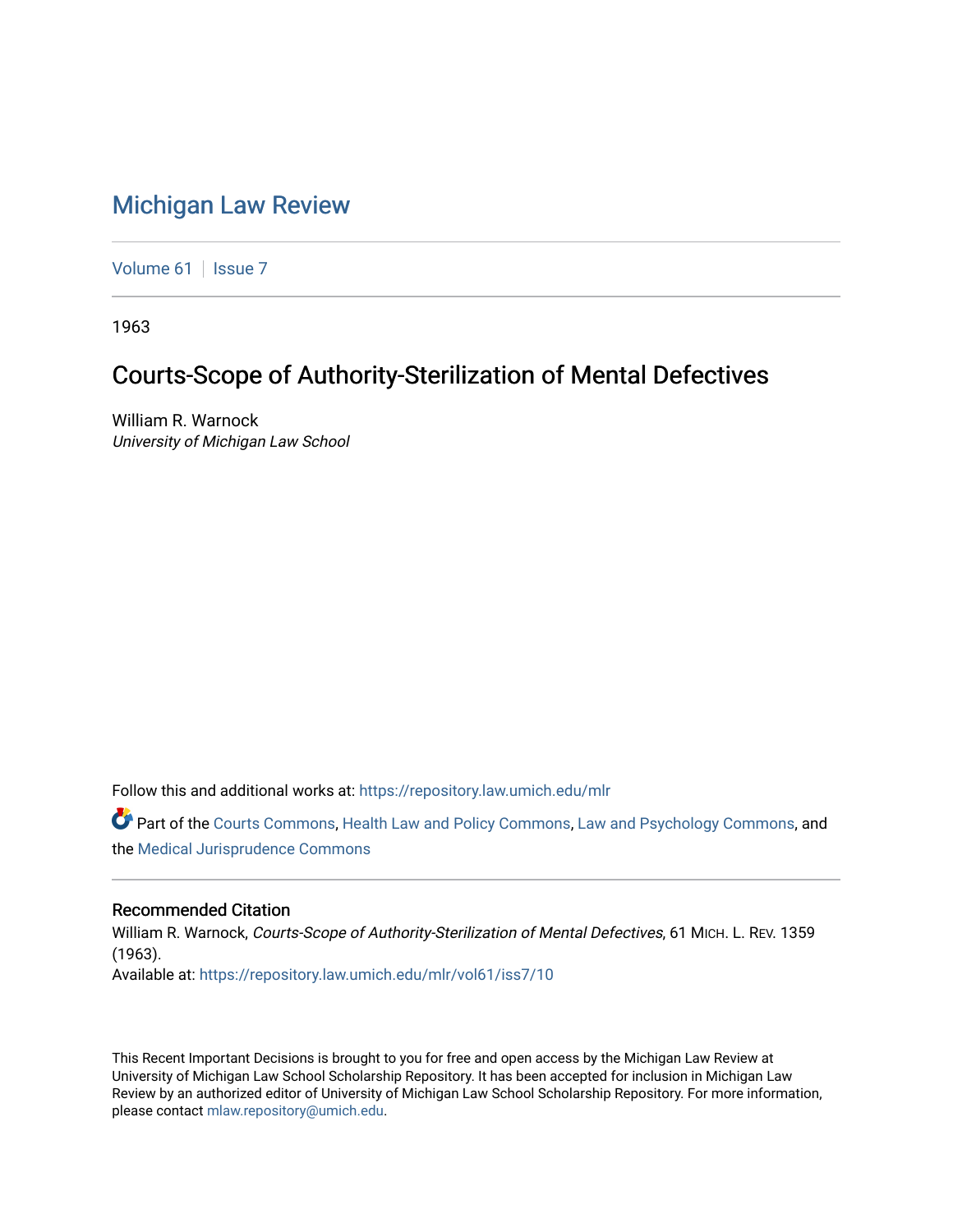COURTS-SCOPE OF AUTHORITY-STERILIZATION OF MENTAL DEFECTIVES-Respondent, age nineteen, appeared before the probate court of Muskingum County, Ohio, upon an affidavit<sup>1</sup> filed by her mother alleging the child to be feeble-minded and in need of medical treatment.2 Results of psychological tests were presented at the hearing, revealing that respondent had an intelligence quotient of thirty-six and was therefore a feeble-minded person within the statutory definition.3 Respondent had had one illegitimate child, for whom she was unable to provide even rudimentary care or financial support, and was physically capable of bearing more children. Taking judicial notice that the state mental hospitals were then overcrowded and unable to accommodate additional inmates, the probate court invoked its interim power to provide for the welfare of incompetents until they can be committed to an institution.• On order from the probate court, *held,*  respondent will submit to a salpingectomy<sup>5</sup> operation in an approved hos-

1 OHIO REV. CODE ANN. § 5122.11 (Page Supp. 1962).

2 See Newman, *Sterili:ation: Pro and Con,* Detroit Free Press, July 4, 1962, p. 7, col. 1.

s OHIO REv. CODE ANN. § 5125.24 (Page Supp. 1962).

4 OHIO REV. CODE ANN. § 5125.30 (Page Supp. 1962), which provides: "If by reason of inability of the hospitals for the feeble-minded to receive additional patients and if [state authorities are] • • • unable to provide for the custody and care of any feebleminded person, the head of the hospital to which application is made shall forthwith notify the judge of the probate court in which the proceedings  $\dots$  are pending  $\dots$ The probate judge shall then take such action and make such order as he deems necessary and advisable to provide for the detention, supervision, care, and maintenance of said feeble-minded person • • • until such time as he may be received in a hospital for the feeble-minded."

5 Salpingectomy is the medical term for cutting the Fallopian tubes to effect female sterilization.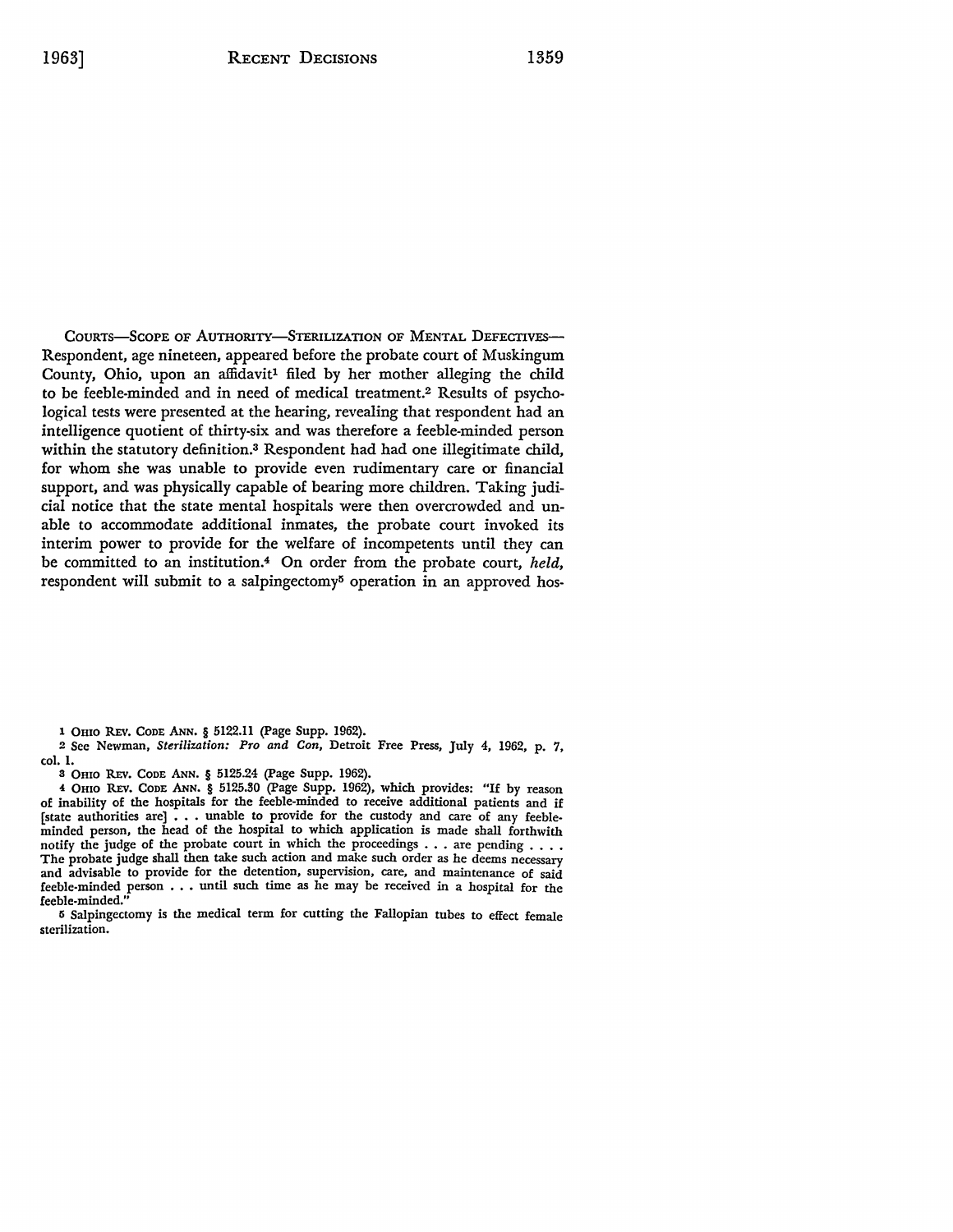pital by a licensed physician. The legislative grant of plenary power at law and in equity, $6$  as well as the special interim authority to care for incompetents, enable the probate court to provide extraordinary relief which takes into consideration the interests of both the incompetent and the community. *In re Simpson,* 180 N.E.2d 206 (Ohio P. Ct. 1962).

The constitutionality of sterilization laws<sup>7</sup> is no longer a debatable issue so long as procedural safeguards such as notice, hearing, and judicial review are provided for and observed.8 However, the significant feature of the principal case is that the state of Ohio has no such legislation. Thus, the court was forced to sustain its action on the basis of the statutory language providing probate courts with interim supervisory power when the mental hospitals are overcrowded, and also on its general equity power. In considering the validity of the latter basis, it is necessary to examine the early pattern of control over incompetent persons. Originally in England, the lord of the manor was entitled to the wardship of the land and person of those of unsound mind. However, because of frequent abuses of this power, control of idiots and lunatics become reposed in the crown, to the exclusion of the feudal lords.9 The King, as *parens patriae,* was intrusted with the care and custody of his insane subjects, but to avoid the burden of direct administration he delegated the duty to the chancellor, as keeper of the King's conscience.10 Thus, the lunatic became a ward of chancery by special royal commission and did not come within its

<sup>6</sup>Omo R.Ev. CoDE ANN. § 2101.24 (Page Supp. 1962), which provides: "Except as otherwise provided by law, the probate court has jurisdiction: . . . (F) To make inquests respecting lunatics, insane persons, idiots. . . . The probate court shall have plenary power at law and in equity to fully dispose of any matter properly before the court, unless the power is expressly otherwise limited or denied by statute."

<sup>7</sup>Early attempts at state-authorized sterilization bowed to a host of constitutional objections. An Indiana statute which allowed a board of examiners full discretion, within prescribed procedures, to determine if sterilization should be performed was held to be a violation of procedural due process because it failed to provide an avenue for judicial review. Williams v. Smith, 190 Ind. 526, 131 N.E. 2 (1921). See also Davis v. Berry, 216 Fed. 413 (S.D. Iowa 1914). In Osborn v. Thompson, 103 Misc. 23, 169 , N.Y. Supp. 638 (Sup. Ct. 1918), statutory delegation of judicial power to a board whose duty was to determine if sterilization should be performed was declared to be contrary to the doctrine of separation of powers. Statutes providing for sterilization of criminals, epileptics and the feeble-minded confined in public institutions, but not providing the same for those kept elsewhere, were deemed arbitrary class legislation which denied equal protection of the laws guaranteed by the fourteenth amendment of the United States Constitution. Haynes v. Williams, 201 Mich. 138, 166 N.W. 938 (1918); Smith v. Board of Examiners, 85 N.J.L. 46, 88 Atl. 963 (1913). *But see* Smith v. Command, 231 Mich. 409, 204 N.W. 140 (1925) (incompetent persons not an unreasonable classification denying equal protection); *In re* Main, 162 Okla. 65, 19 P .2d 153 (1933) (incompetent's right to procreativity subordinate to police power to legislate for general welfare).

s E.g., Buck v. Bell, 274 U.S. 200 (1927); State v. Troutman, 50 Idaho 673, 299 Pac. 668 (1931); State *ex rel.* Smith v. Schaffer, 126 Kan. 607, 270 Pac. 604 (1928); see Comment, 26 N.D.B. BRIEFS 183, 184 (1950).

9 11 AMERICAN & ENGLISH ENCYCLOPEDIA OF LAW, *Insanity* § 3, at 114 n.3 (1890); l HOLDSWORTH, A HISTORY OF ENGLISH LAW 473 (6th ed. 1938); MEGARRY & BAKER, SNELL'S PRINCIPLES OF EQUITY 493 (1954).

10 3 BLACKSTONE, COMMENTARIES 427 (Wendell ed. 1854).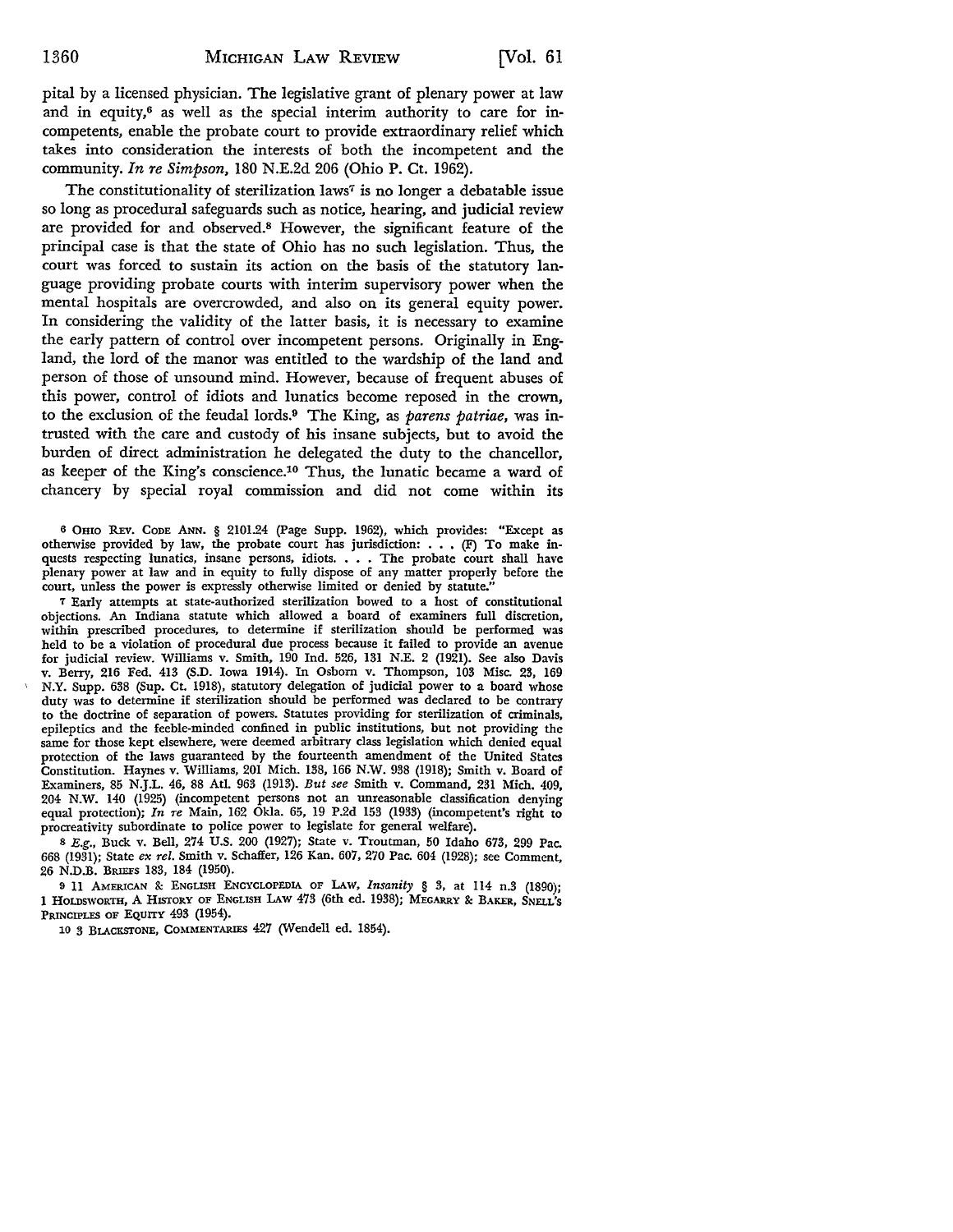general equity jurisdiction.11 A landmark decision long ago put to rest any doubts as to the status of equity's power over incompetents.12 Indeed, the chancery court was unable even to appoint a guardian of the lunatic's person.13 Therefore, reliance on the traditional powers of equity in ordering sterilization of an incompetent is based on the erroneous assumption that courts of equity historically had jurisdiction of such persons.<sup>14</sup>

The other alleged source of authority for the court's action in the principal case is a statutory provision directing that the probate court shall intercede to provide for the "detention, supervision, care, and maintenance" of incompetents until admission to an institution is obtainable.<sup>15</sup> Whether this legislation was intended to encompass sterilization orders is certainly debatable. Less than four months prior to this decision the Ohio legislature made substantial revisions in its mental health laws relating to the substantive rights of incompetent persons in commitment proceedings.16 It is certainly arguable that, if the legislature had intended to follow those states authorizing eugenic sterilization,17 it could easily have enacted appropriate legislation in the course of this statutory revision. Even a broad construction of the words "detention, supervision, care, and maintenance" does not seem to suggest that sterilization would fit compatibly within their scope. It is conceded that the notion of "care" encompasses providing for both physical and mental welfare. If a ward of the court required an appendectomy or dental attention, for example, treatment could obviously be authorized.18 Likewise, if the incompetent's home environment caused frustration and anxiety, it would be appropriate remedial relief to place

11 "The administration of idiots and lunatics' estates is, in virtue of a *personal*  authority, committed by the crown, not the *court of chancery,* but to a certain great officer of the crown, not of necessity the person who has the custody of the great seal, though it generally attends him, by a warrant from the crown, which confers no jurisdiction, but only a power of administration." 2 MADDOCK, THE PRINCIPLES AND PRACTICE OF THE HIGH COURT OF CHANCERY 565-66 (1817).

12 Beall v. Smith, L.R. 9 Ch. 85 (1873), where the court stated: "It is to be borne in mind that unsoundness of mind gives the Court of Chancery no jurisdiction whatsoever. The Court of Chancery is not the curator either of the person or the estate of a person *non compos mentis* whom it does not and can not make its ward." *Id.* at 92.

13 *In re* Bligh, 12 Ch. D. 364 (1879); *In re* Brandon's Trusts, 13 Ch. D. 773 (1879). <sup>14</sup>In England today jurisdiction over incompetents is exercised by the Chancellor and the Lord Justices in Chancery. However, this result has been accomplished by modern statutory enactments. See 1 HOLDSWORTH, *op. cit. supra* note 9, at 476.

111 Omo REv. CODE ANN. § 5125.30 (Page Supp. 1962).

16 See generally Haines &: Myers, *Hospitalization and Treatment of the Mentally Ill: Ohio's New Mental Health Law,* 22 Omo ST. L.J. 659 (1961); Tuma, *Civil Rights of the Mentally Ill in Ohio,* 11 CLEV.-MAR. L. REv. 306 (1962).

17 Alaska, Arizona, California, Connecticut, Delaware, Idaho, Indiana, Iowa, Kansas, Maine, Michigan, Minnesota, Mississippi, Montana, Nebraska, New Hampshire, North Carolina, North Dakota, Oklahoma, Oregon, South Carolina, South Dakota, Utah, Vermont, Virginia, West Virginia, Wisconsin. Four other states' sterilization laws have been declared unconstitutional and have not as yet been re-enacted in conformity with constitutional standards: Nevada, New Jersey, New York, 'Washington. See O'Hara &: Sanks, *Eugenic Sterilization,* 45 GEO. L.J. 20, 33 n.80 (1956).

18 For cases where courts have ordered treatment for children over parental objection, see People *ex rel.* Wallace v. Labrenz, 411 Ill. 618, 104 N.E.2d 769 (1952) (blood transfu-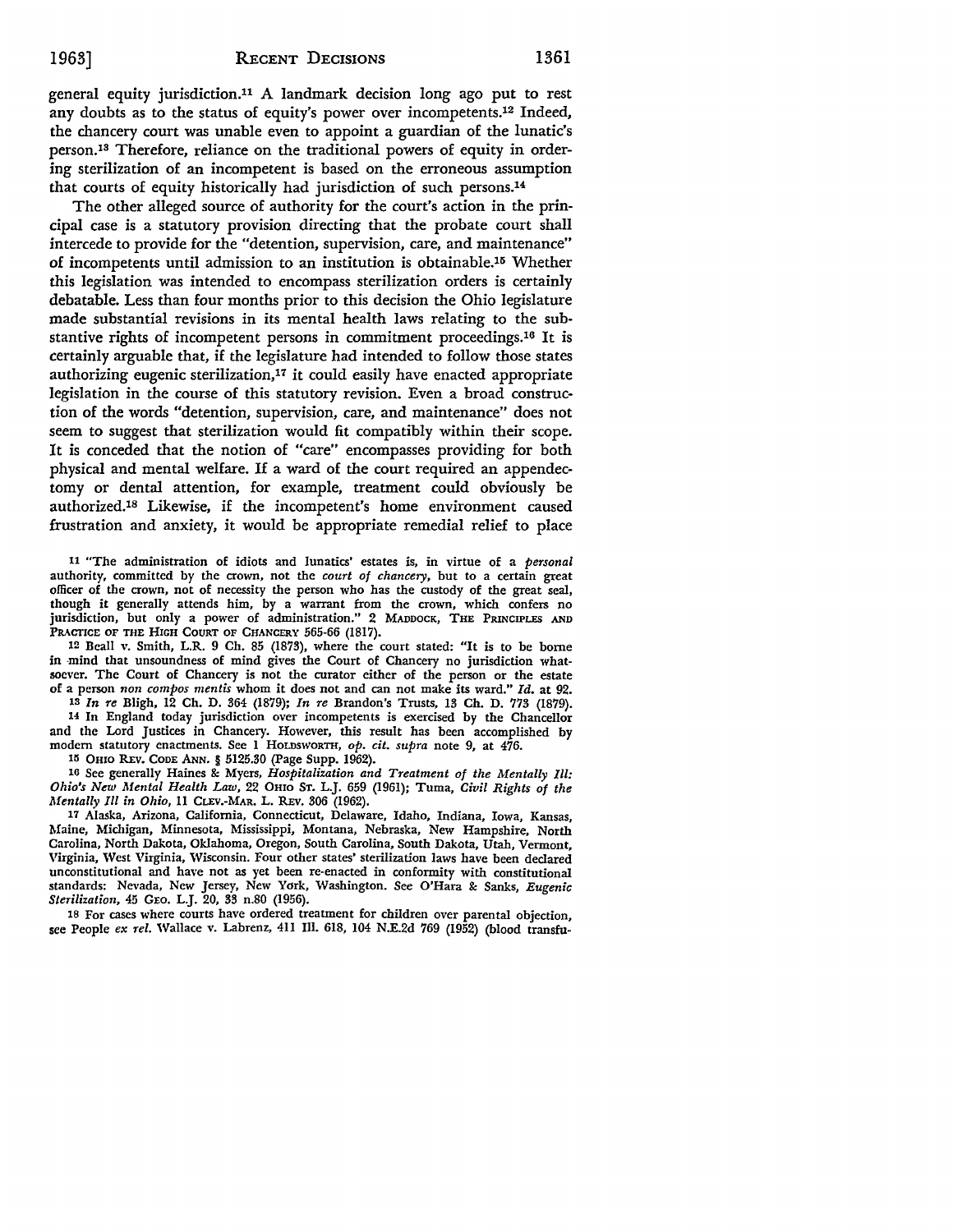him in a foster home. Assuming that the stigma of bearing illegitimate children would cause an incompetent to suffer mental frustration and trauma, the question remains whether the probate judge's order in the principal case was a reasonable exercise of the authority conferred by the legislature. Important is the fact that the probate court is given only interim authority in the limited situation where overcrowded conditions do not permit immediate hospital confinement. Sterilization is a drastic measure imposing permanent incapacity and is hardly warranted in a situation that is but the temporary concern of the court. This is especially true when reasonable alternatives such as closer parental supervision, juvenile probation, or private psychiatric care could be implemented while commitment proceedings are pending.

The court indicated that the salpingectomy operation would be not only for the respondent's health and welfare but also "for the benefit of society as a whole."19 The argument is frequently advanced that mental defects may be hereditary and thus increase the burden on society of caring for incompetents. However, it is by no means settled that defective parents are likely to procreate insane or incompetent children.20 Indeed, the field of genetics is so perplexed in its assertions as to the heritability of mental deficiencies that some professionals claim the scientific basis to be a myth.21 If it is properly within judicial discretion to order eugenic sterilization simply to obviate a tax burden of providing support for the incompetent's potential issue, what is to preclude a judge from directing the same treatment for those who must depend on public welfare assistance? And if such measures are proper in view of the societal economic interest, the basic principle might be extended to authorize abortions for women who are incompetent or indigent. The potential abuses associated with arbitrary judicial discretion in these matters are particularly magnified when the object of that discretion suffers from a mental handicap. Others of sounder mentality have the ability- to guard their rights and dignity. But the incompetent and feeble-minded must depend largely on others for their protection. In the principal case the court even failed to appoint a guardian *ad litem* to represent the respondent's interests.22 In the field of criminal

sion); *In re* Vasco, 238 App. Div. 128, 263 N.Y. Supp. 552 (1933) (removal of malignant eye); In the Matter of Rotkowitz, 175 Misc. 948, 25 N.Y.S.2d 624 (Dom. Rel. Ct. 1941); *In re* Weintraub, 166 Pa. Super. 342, 71 A.2d 823 (1950) (psychiatric treatment for delinquent).

19 Principal case at 208.

20 JENNINGS, THE BIOLOGICAL BASIS OF HUMAN NATURE 13 (1930) (stating that two feeble-minded parents may well have normal children).

21 See DEUTSCH, THE MENTALLY ILL IN AMERICA 372 (1937); Cook, *Eugenics or Euthenics,* 37 ILL. L. REv. 287, 295-98 (1943); Landman, *The History* of *Human Sterilization in the United States-Theory, Statute, Adjudication,* 23 ILL. L. REV. 463 (1929); Myerson, *Certain Medical and Legal Phases* of *Eugenic Sterilization,* 52 YALE L.J. 618 (1943). *But see* GOSNEY & POPENOE, STERILIZATION FOR HUMAN BETTERMENT (1938).

22 OHIO REv. CODE ANN.§ 2111.23 (Page 1954), which provides: "In a suit or proceeding in which the guardian has an adverse interest, the court shall appoint a guardian ad litem to represent such minor or other person under legal disability."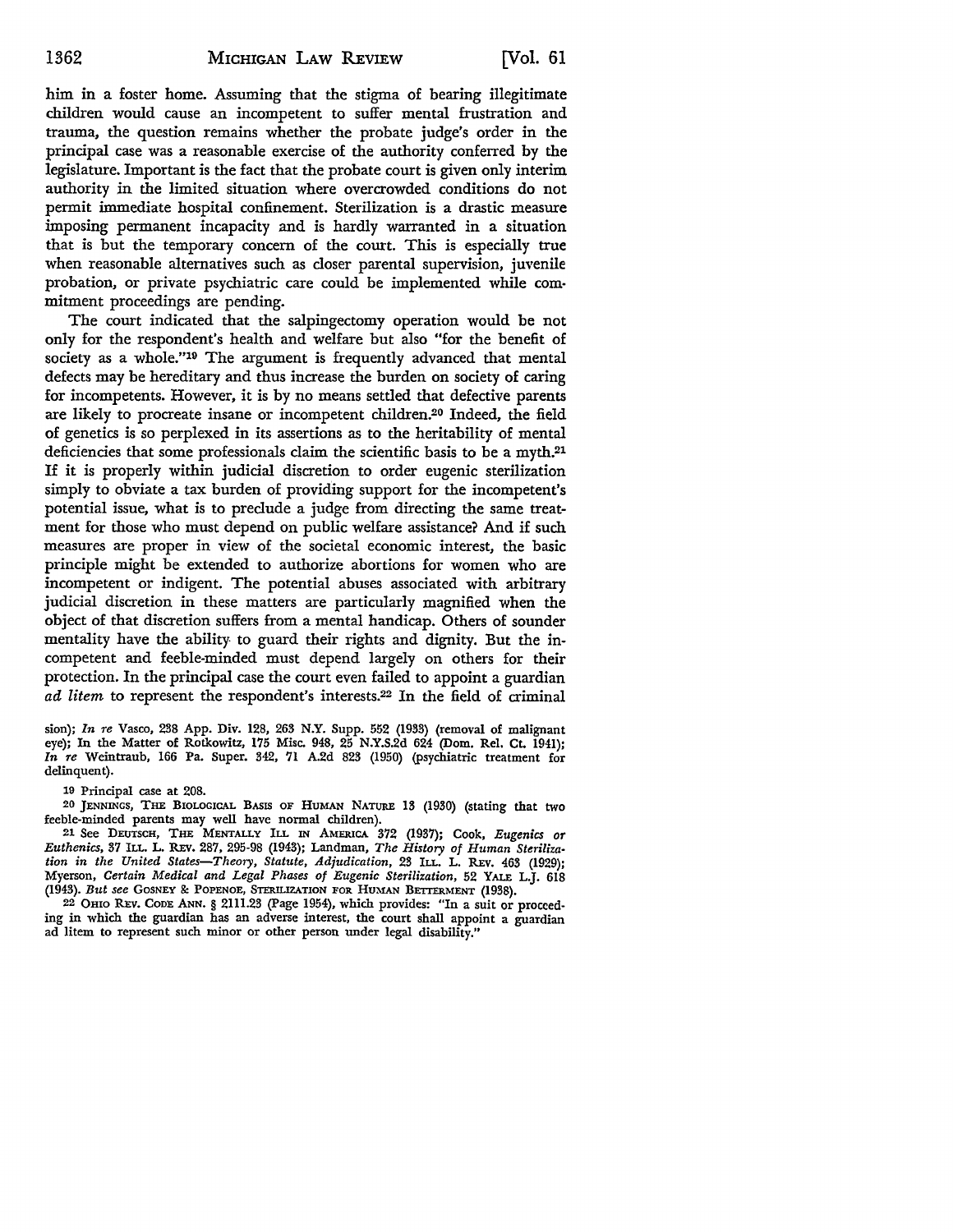law, there is substantial authority for the proposition that failure of a state court to appoint counsel for a youthful or incompetent defendant is a deprivation of rights essential to a fair hearing.28 Surely an incompetent is entitled to due process of law whether a court is administering civil or criminal justice. Indeed, in juvenile court proceedings, which are closely analogous because of the absence of criminal sanctions, the right of the minor to be represented by counsel is recognized.24 At least one federal court of appeals has squarely held that in commitment proceedings due process requires that the incompetent be represented by counsel, and the failure of the court to make such an appointment is reversible error.<sup>25</sup>

To sustain such extensive discretion as was asserted by the court in the principal case is not only dangerous as a precedent but it would render any notion of inherent limits on a judge's power illusory. Interpreting and applying the law is a proper judicial function, but the responsibility for lawmaking rests basically with the legislature.26 Certainly statutory interpretation is not confined to the most strict and literal construction of the language possible. Such an approach would seriously impair effective government and impose an onerous burden on the legislature. Because statutes operate prospectively they must to some degree speak in general terms. It is the judge's function to apply the legislative policy to the myriad of factual situations that arise in litigation. If courts had to find an express legislative mandate for every case, adjudication would virtually come to a standstill. Indeed, settling disputes in court would become unnecessary because the legislature would make the rule for each circumstance. Even if

28 See Moore v. Michigan, 355 U.S. 155 (1957); Massey v. Moore, 348 U.S. 105 (1954); De Meerleer v. Michigan, 329 U.S. 663 (1947); Powell v. Alabama, 287 U.S. 45 (1932). The cases where failure to appoint counsel was held not to be a violation of due process under the "special circumstances" test are readily distinguishable from the prin• cipal case because the inability of the youthful and mentally retarded girl to represent herself before the court is undeniable.

24 In McDaniel v. Shea, 278 F.2d 460 (D.C. Cir. 1960), a case in a juvenile court which involved commitment of a minor to an institution, the court said: "We think the appellant needed a lawyer. Her status was, to say the least, in doubt, and she was in jeopardy. 'With her liberty in the balance, the assistance of counsel might well have furthered the best interests both of the child and of the authorities responsible in this delicate area of social welfare." *Id.* at 462. See also Shioutakon v. District of Columbia, 236 F.2d 666, 669 (D.C. Cir. 1956).

2r; Dooling v. Overholser, 243 F.2d 825 (D.C. Cir. 1957); Howard v. Overholser, 130 F.2d 429, 434 (D.C. Cir. 1942).

20 Whether the court in applying the law to a specific factual situation is creating law or merely interpreting it remains a topic of dispute. For a treatment of the historical interpretative view, see 1 BLACKSTONE, *op. cit. supra* note 10, at 69; CARDozo, THE NATURE OF THE JUDICIAL PROCESS 124-25, 136-37 (1922); CARTER, LAw: ITS ORIGIN, GROWTH AND FUNCTION 235 (1907); HALE, HISTORY OF THE COMMON LAW 67 (4th ed. 1739). For writers supporting the creative view, see Ausrin, LECTURES ON JURISPRUDENCE 224 (4th ed. 1873); BENTHAM, A COMMENT ON THE COMMENTARIES 190 (Everett ed. 1928); GRAY, NATURE AND SOURCES OF LAw 84, 95, 170-72 (1909). While the basis of dispute is largely rhetorical, the predominant understanding today is that the judge does engage in the lawmaking process. The source of difficulty really goes to the scope and extent of such power. BODENHEIMER, JURISPRUDENCE 382 (1962).